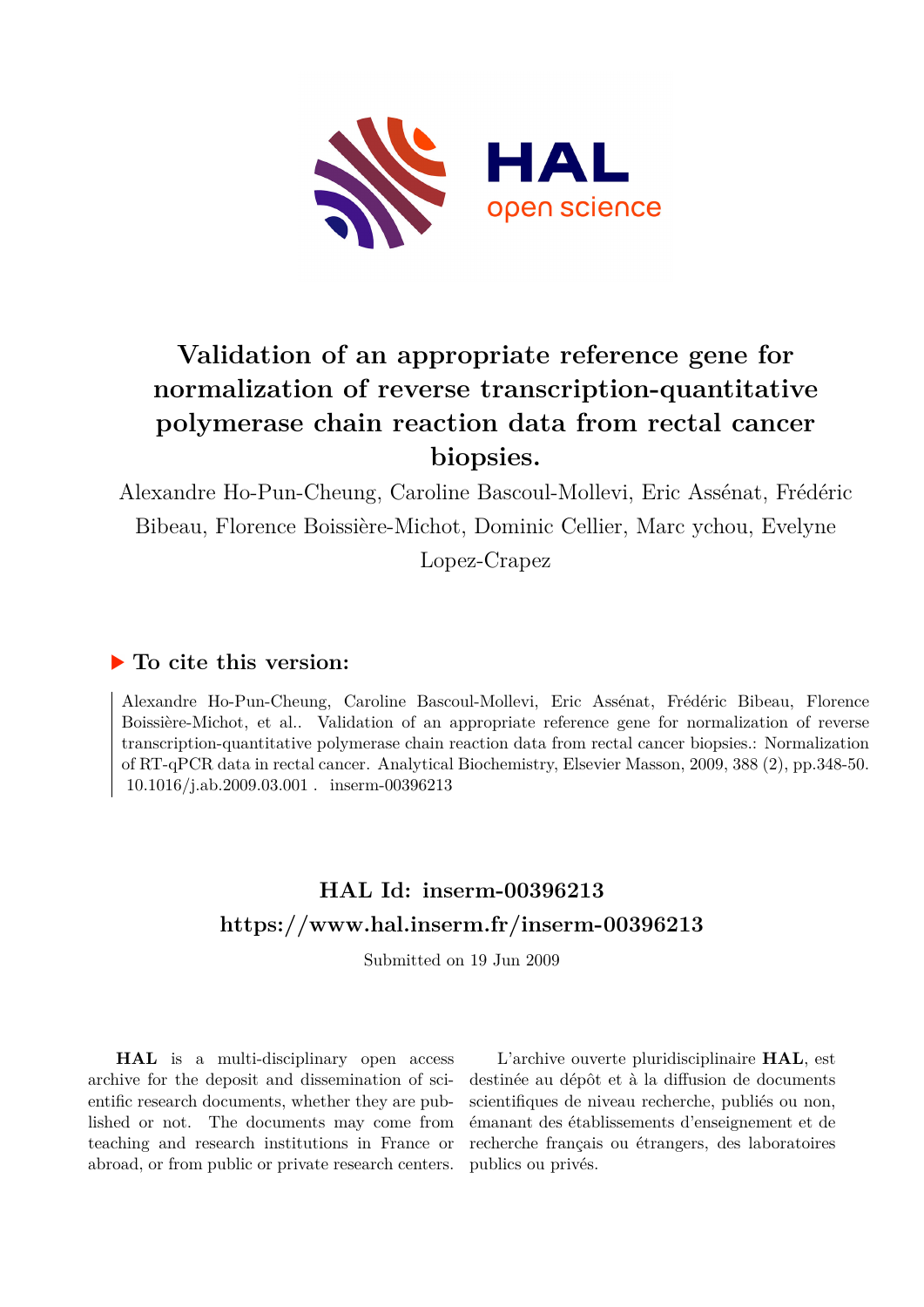## **Supplementary Material**

## Supplementary Table 1

#### Genes examined

| Gene<br>symbol    | Gene name                                       | <b>GenBank</b><br>accession<br>no. | Function                                                  | Relative<br>expression<br>level |
|-------------------|-------------------------------------------------|------------------------------------|-----------------------------------------------------------|---------------------------------|
|                   | Control gene (assessment of RT-qPCR inhibitors) |                                    |                                                           |                                 |
| CAB               | A thaliana chlorophyll a/b-<br>binding protein  | X56062                             |                                                           |                                 |
|                   | Candidate reference genes                       |                                    |                                                           |                                 |
| 18S               | 18S ribosomal RNA                               | X03205                             | Part of a ribosomal subunit                               | Very high                       |
| 28S               | 28S ribosomal RNA                               | M11167                             | Part of a ribosomal subunit                               | Very high                       |
| ACTB              | Beta actin                                      | NM 001101                          | Cytoskeletal protein                                      | High                            |
| ATP6              | ATP synthase F0 subunit 6                       | NC 001807.4                        | Subunit of mitochondrial ATP synthase                     | High                            |
| <b>GAPDH</b>      | Glyceraldehyde-3-phosphate<br>dehydrogenase     | NM 002046                          | Glycolysis enzyme                                         | High                            |
| ATUB              | Alpha tubulin                                   | NM 006082                          | Component of microtubules                                 | Medium                          |
| B2M               | Beta-2-microglobulin                            | NM 004048                          | Beta chain of major histocompatibility<br>complex antigen | Medium                          |
| PGK1              | Phosphoglycerate kinase 1                       | NM 000291                          | Glycolysis enzyme                                         | Medium                          |
| RPLP0             | Ribosomal protein, large, P0                    | NM 001002                          | Component of the 60S subunit                              | Medium                          |
| POLR2L            | Polymerase RNA II<br>polypeptide L              | NM 021128                          | Subunit of RNA polymerase II                              | Low                             |
| PSM <sub>B6</sub> | Proteasome subunit Y                            | NM_002798                          | Proteasome subunit                                        | Low                             |
| <b>HMBS</b>       | Hydroxymethylbilane<br>synthase                 | NM 001024382                       | Enzyme involved in heme synthesis                         | Very low                        |
| <b>HPRT</b>       | Hypoxanthine<br>phosphoribosyl transferase 1    | NM 000194                          | Central role in the generation of purine<br>nucleotides   | Very low                        |
| PPIE              | Peptidylprolyl isomerase E                      | NM 203457                          | Involved in the folding of proteins                       | Very low                        |
| <b>TBP</b>        | TATA box binding protein                        | NM 003194                          | Initiation of transcription by RNA<br>polymerase II       | Very low                        |